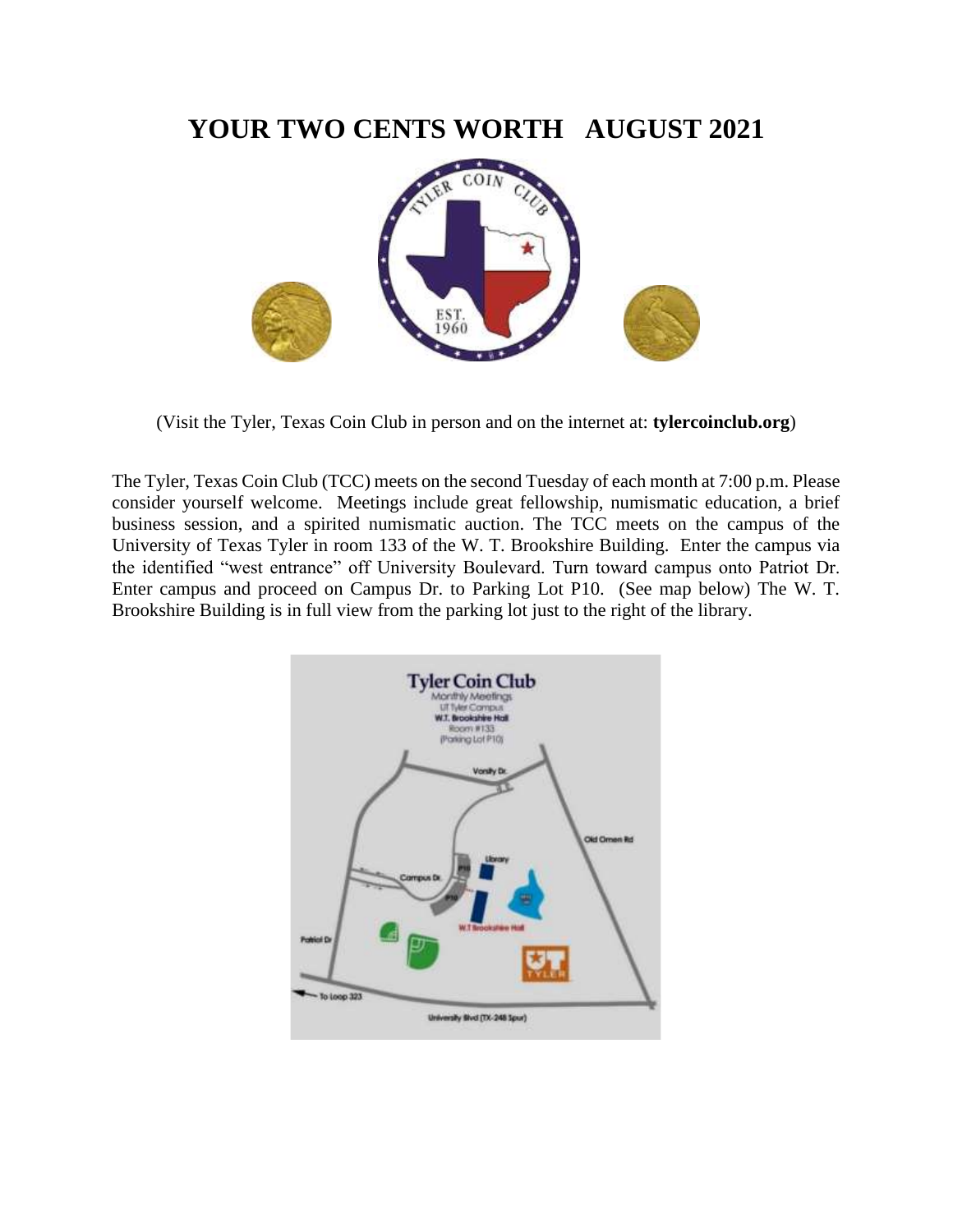

### **NUMISMATIC NOTES**

### Thoughts from Our President

Lane B.

August is an exciting time for the Tyler Coin Club as it's the month we hold our annual Tyler Coin Show. This year the show will be on August 13 and 14 in the Ornelas Activity Center near the UT Tyler campus. This show will be our  $13<sup>th</sup>$  annual show, and although it may be a little smaller, the enthusiasm for the show is excellent, and we expect a large turnout. David and Steve, again, have done a remarkable job pulling together another superb show.

We will also have educational exhibits as they have been really popular at prior shows with collectors and the general public. A special thanks goes out to Larry for taking the lead with the exhibits and keeping us enthused along the way. Add to this the free door prizes, our grand raffle, and free admission, and we should have one heckuva show.

Let's hope we can engage the public visitors and help them learn about the fun of numismatics and how you don't have to spend lots of money to enjoy the hobby. And maybe we can even have some of those new folks join us at our monthly meetings. As David often says, and I fully agree, it's about collecting people as much as collecting coins. So be safe, and I'll see you soon.

#### **MINUTES OF THE July 13, 2021 MEETING OF THE TYLER COIN CLUB by Carl S.**

Meeting called to order by President Lane Brunner with Pledge to the Flag

**Attendance** Members: 30 New Members: 1 Guests: 2 Total: **33**

#### **Discussion of Agenda Items (Lane)**

- The club was lead in prayer by Richard G.
- Introduction/recognition of guests, visitors, and new members.
- Recognition of members with birthdays and anniversaries in month of July.
- Royce presented a brief Treasurer's report.
- David gave an update on preparations for the 2021 coin show (August 13-14). New location is Ornelas Activity Center. Dealer tables are sold out with waiting list. The show is being advertised in a multitude of formats including digital billboards, local mail out, and a four state targeted mail out to ANA members. Concession this year will include a BBQ food truck. Show volunteers are needed; please contact David.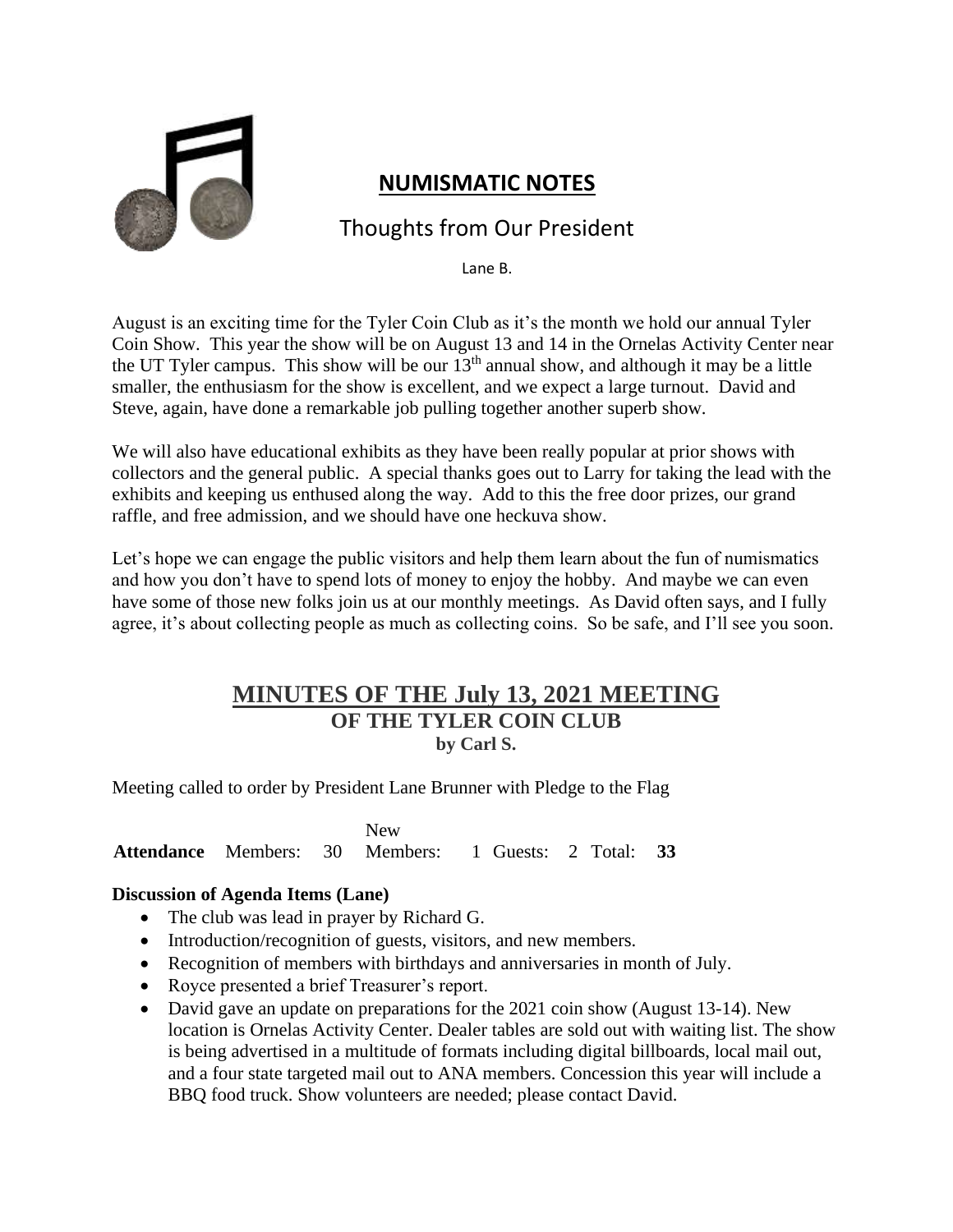- Larry V. discussed Educational Exhibits for the upcoming show.
- Larry V. gave a presentation on ancient coins highlighting Divus Antoninus Pius Silver Denarius Consecratio Eagle.
- Next regular meeting is August 10, 2021 at W.T. Brookshire Hall (room #133) on the UT Tyler campus.

#### **Club Auction (Richard G.)**

• 29 items sold

#### **Door Prize Winners**

• Chuck, Randy, Russell and William

# **A VISIT WITH DR. COYNE**

### **Questions for Dr. Coyne**

1. What characteristics help distinguish genuine 1914-D cents from spurious ones?



2. What coin in the whole history of the U.S. mint since 1793 has the highest mintage? Give date and mint.

- 3. When was the last 1964 silver quarter struck?
- 4. What is this coin? Is it a U.S. pattern?



Hint: it is about the size of a modern half dollar.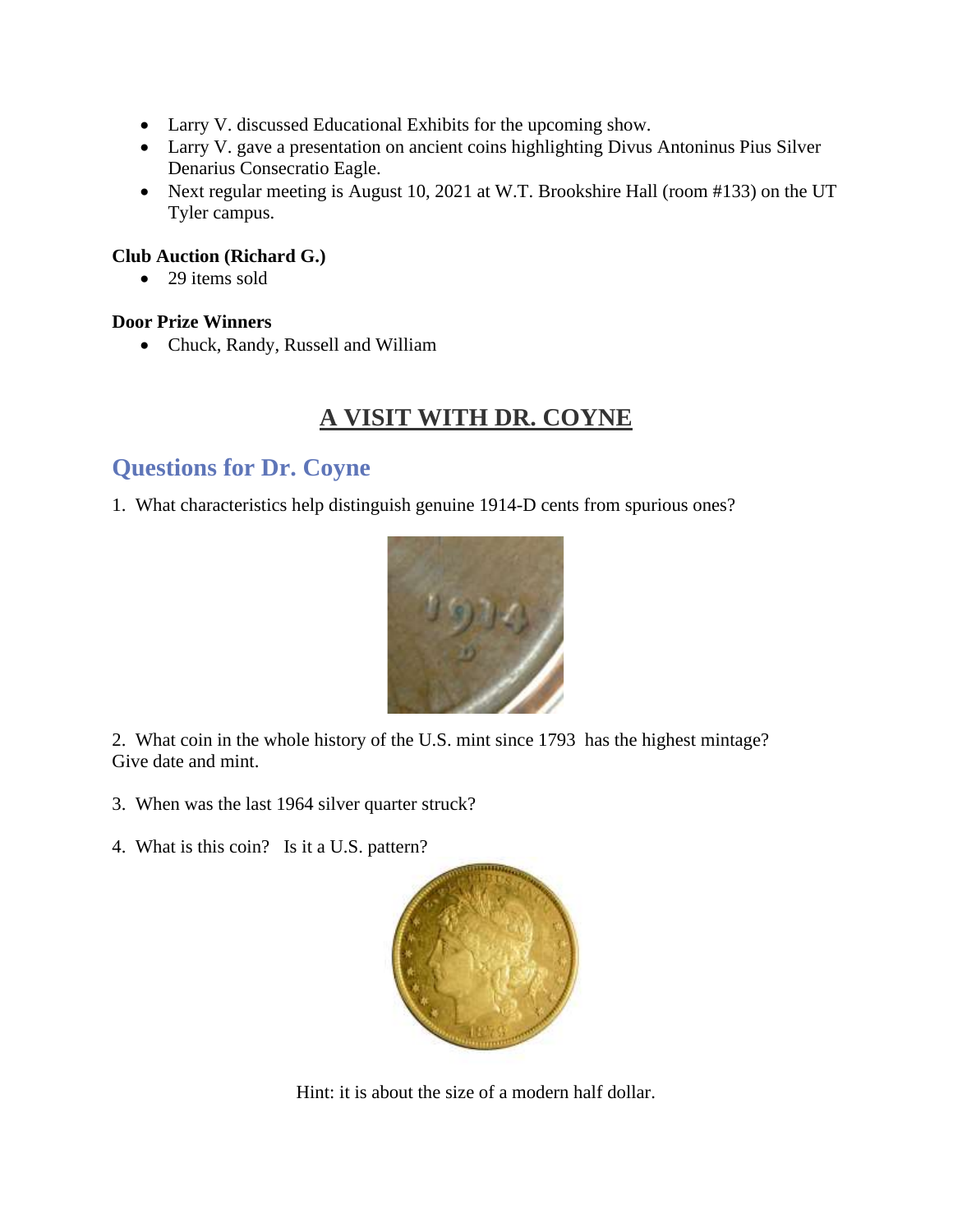5. Is this Mexican piece a rare coin?



6. What is "specific gravity" and how can it be used in coin authentication?

7. What is the only design difference on the U.S. \$20 coin when comparing 1909-1911 issues to those after 1912?

## **Dr. Coyne responds:**

1. While whole-coin counterfeits of 1914-D are known, most of the bogus pieces seen in the market are alterations made from genuine Lincoln cents of other dates or mints. Since the issue of 1914-D was fairly small at 1.2 million, there were only a few working dies employed. Collectors should look first at the date characters (particularly the "14" and the shape, style, and positioning of the mintmark). The genuine "D" has a well formed symmetrical opening in the D and two prominent, square serifs. Shysters adding a "D" will usually not get the right size and form of the D. The commonly seen alteration from 1944-D will show uneven spacing of the date digits. Additionally, alterations made from cents struck in 1918 and later will have in incuse VDB at the shoulder (or evidence of its removal). More subtly, alterations made from cents after about 1939 will show lower relief and growth of the devices toward the edge of the coin as the master die deteriorated with use in the decades following 1914. This issue is definitely a candidate for a trip to a leading third-party grading/authentication service. The top-tier companies have an enviable reputation at spotting bogus 1914-D cents.

2. The U.S. coin with the greatest original mintage is the 2000 D Lincoln Cent. Over 8.7 billion were struck. In fact, the Lincoln Cent obverse is the world's most-reproduced piece of artwork. Mintages in recent years have been so astonishing that it is rumored that the total production of Lincoln Cents in the last 22 years exceeds the total cumulative output of coins of all nations from the beginning of coinage through 1999. Sounds reasonable to Dr. Coyne, but this assertion is untested.

3. The last silver quarter bearing the date 1964 was struck at Denver in the summer of 1965. Readers may recall that the 1965-dated coins were of clad base metal. But the initial run of these was struck alongside continuing production of the 1964-style quarters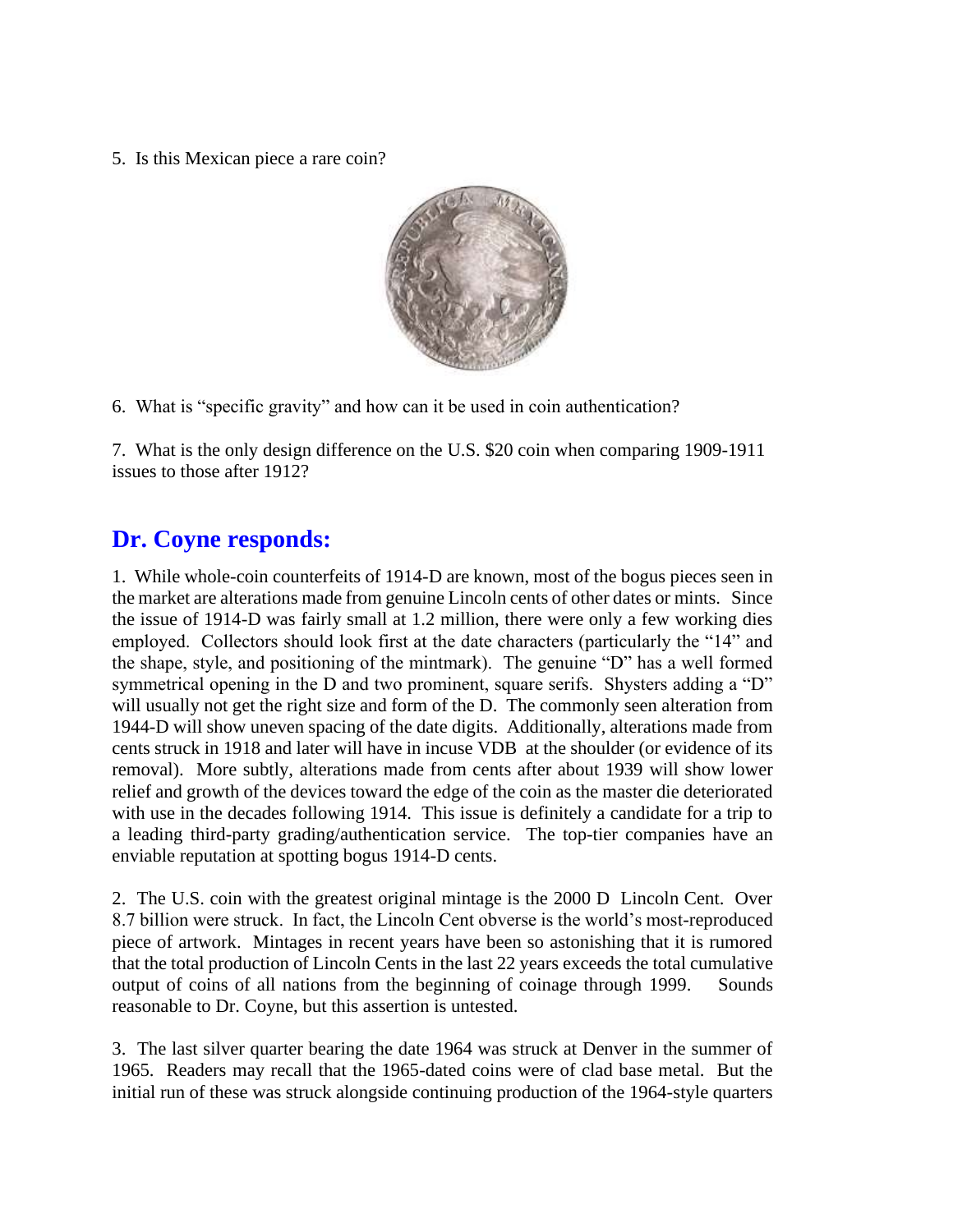as a coin shortage was in full swing. The season for 1964 quarters was thus 18 months long. These coins are not rare today, though the issue of 1964 probably led the parade into the melting pots when spot silver prices briefly approached \$50 per ounce in 1980.

4. This is a pattern for a U.S. one dollar coin. It is an example of a "Metric" Dollar struck as part of a demonstration of what a line of coins would look like if struck in a "goloid" composition including gold, silver, and copper and sized to have intrinsic value similar to popular European gold coins of the time. At the time this pattern (Judd 1617) was struck, the U.S. was officially on a bimetallic gold AND silver standard.

5. This is an example of a "hookneck eagle" Mexican 8 Reales. Hooknecks were coined only in three mints (Mexico City, Durango, and Guanajuato), and only for three years (1823-1825). The 1997 book by Hubbard and O'Harrow is the standard reference for this short series. Pieces from all mints and all years are available in the market, but pressure from type collectors and the interesting artistry on these coins have made them rather expensive in recent years. A "Hookneck" type coin in the 8 Reales size is scarce but not rare –market value might be over \$1000 for a piece like the one illustrated.

6. The term 'specific gravity' is a numerical description of the weight of a solid object to the weight of the same volume of a standard substance. For example the weight (mass, to be technical) of a cube of iron that is one foot on each side is about 963 pounds. The weight of one cubic foot of water is 62.4 pounds. So the ratio of the weight of the iron to the weight of the water (963/62.4) is 13.5. The specific gravity of iron is 13.5. In coin authentication, we use the measured specific gravity of the coin as an indication of its alloy. If pure silver has a specific gravity of 10.49 and pure copper has a specific gravity of 8.92, we would expect that a 50/50 mixture of the two metals would have a specific gravity of 9.72 (half way between the pure metals). Similarly, we would expect that a coin of 90% silver would have a specific gravity of 10.34. Note that the reading for specific gravity is dimensionless. The matter of obtaining the necessary dry scale weight and 'wet' scale weight will be left for another time. It can be done at home with sufficient accuracy to unmask low-silver counterfeits and distinguish them from genuine, struck pieces.

7. The design difference on the late Double Eagles (\$20) from the early ones is a small one: there are 48 stars after 1911, reflecting admission of New Mexico and Arizona to the union.

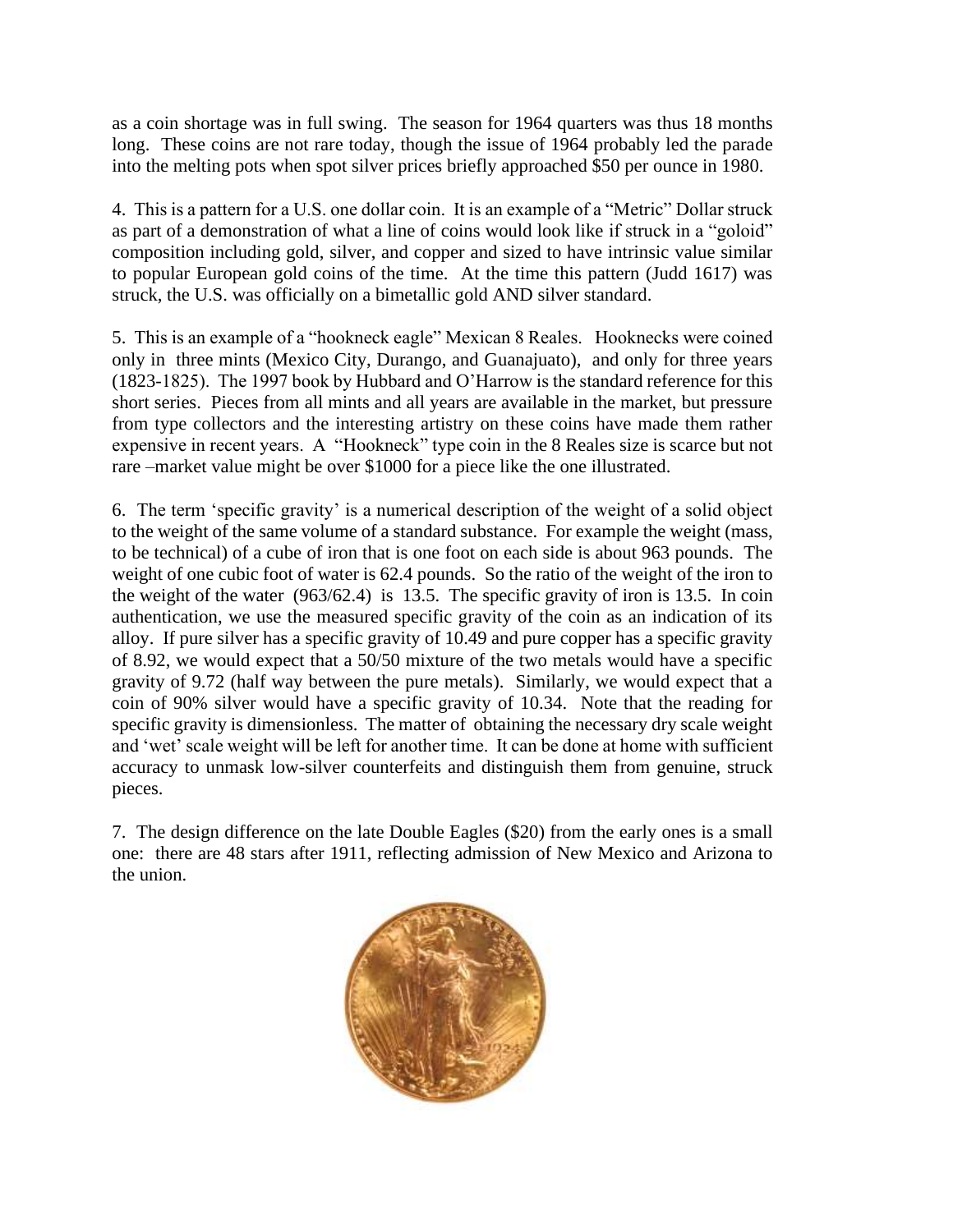# **EDUCATIONAL BLASTS FROM THE PAST**

#### **Experiment with Aluminum for Coins**

The late experiments at the mint in Philidelphia to improve our smaller coins have not proved very satisfactory as far as aluminum is concerned. This metal in its pure state is found to be too soft, and, in the opinion of the officials in charge, altogether too light for the purpose desired. – The Numismatist, December, 1896.

## **UPCOMING COLLECTOR OPPORTUNUTIES**

**Tyler Coin Club Show** – August 13-14 … Ornelas Activity Center – 3401 Old Omen Rd., Tyler Texas **Texarkana Coin Club Show** – November 19-20 … Texarkana Convention Center, 4610 Cowhorn Creek Road, Texarkana, Texas

# **NUMISMATIC EDUCATION**

## **Grading Circulated Buffalo Nickels**

Buffalo nickels are made out of 75% copper and 25% nickel. Nickel is a tough metal that is hard and does not easily produce a nicely struck coin. Therefore, the highest points of the coin are often flat and lacking detail due to an incomplete strike.



**Buffalo Nickel Design High Points**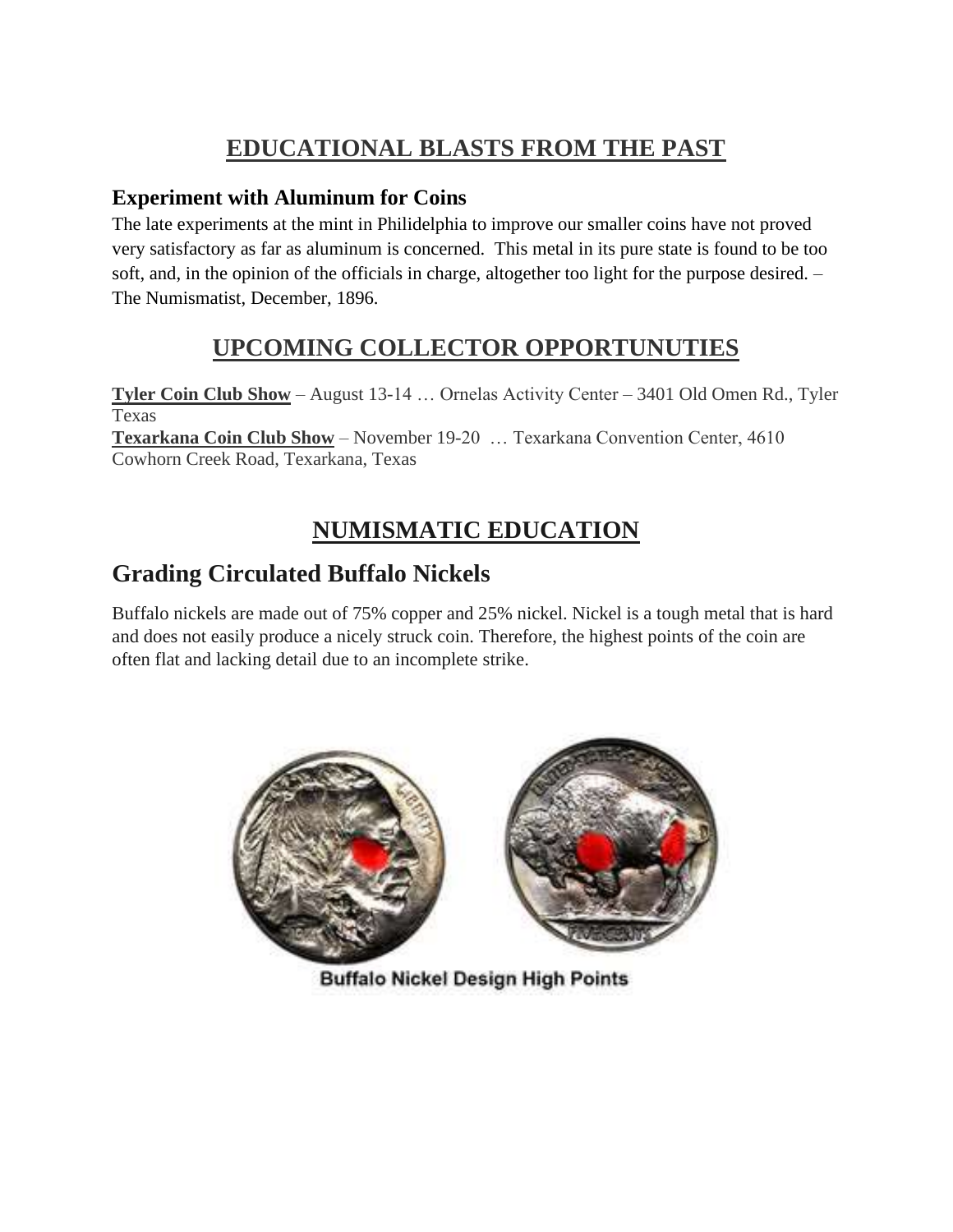## **Good-4 (G4)**



The devices, lettering, legends and date are readable but may have some faintness in a few areas. The fundamental details of the Indian's head (feathers and hair) are present. The date is clearly readable without any strenuous effort. On poorly struck examples, the letters of "LIBERTY" may be merged with the rim. The top of the buffalo's head is flat and devoid of details. The legends are clear, but may be touching the rim in a few spots.

## **Fine-12 (F12)**



The major design elements are bold and all lettering, legends and date are clear and readable. Three-quarters of the details in the Indian's hair and braid are visible. The hairline near the cheek and forehead is discernible. Major details in the buffalo's shoulder and rear flank are visible. Approximately half the buffalo's horn shows and the tuff of hair on the top of the head is more distinct. All lettering is bold and clear.

## **Extra Fine-40 (EF40, XF40)**



Details are sharp and design elements are well defined. The Indian's hair, braid and feathers are lightly worn but the overall design details are bold. Minimal wear is visible on the ribbon lines in the hair braid. The buffalo's horn is virtually complete and the details in the buffalo's hair are bold. Only minor flatness exists on the buffalo's shoulder and rare flank.